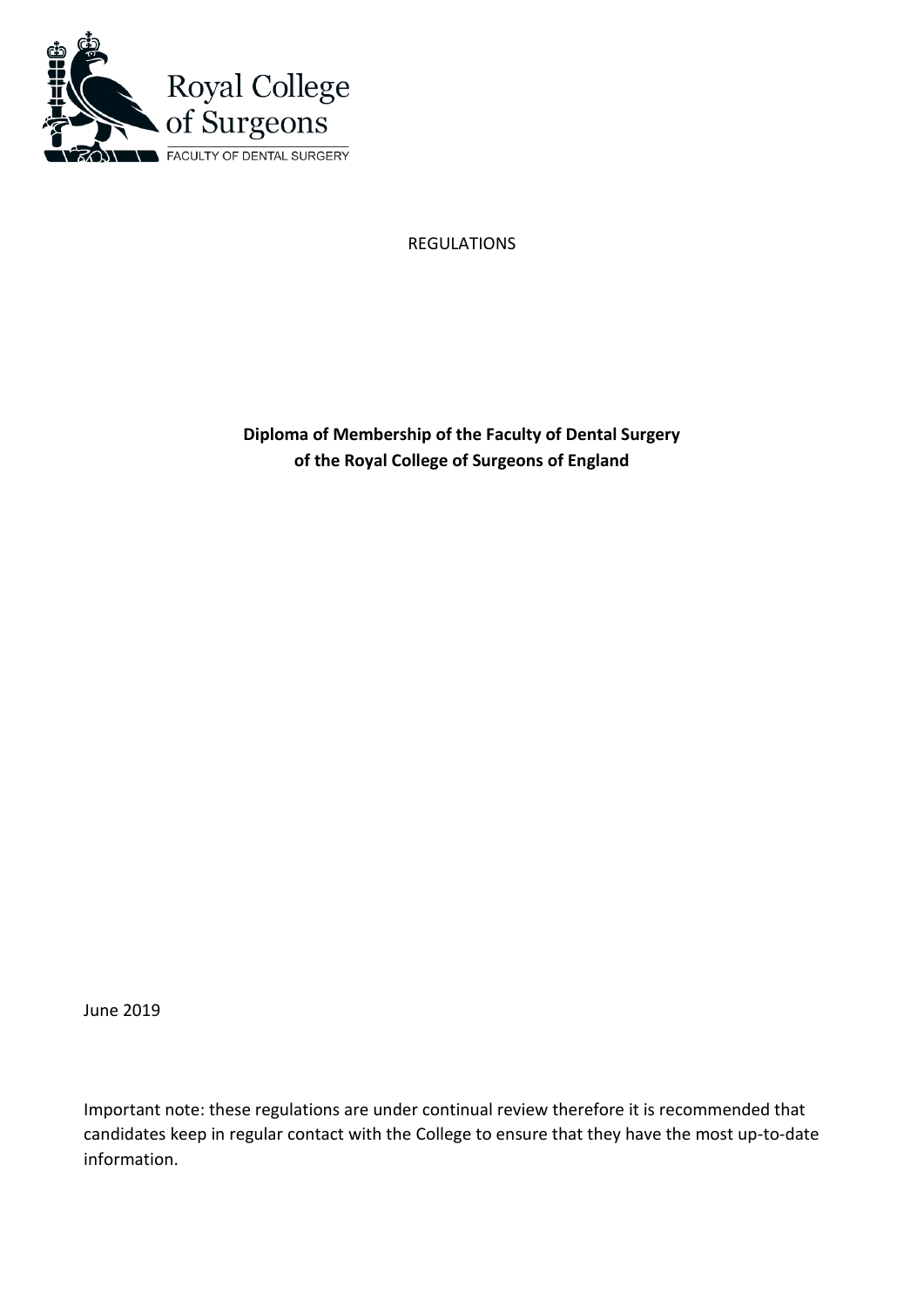

## **Contents**

| 1.  |  |
|-----|--|
| 2.  |  |
| 3.  |  |
| 4.  |  |
| 6.  |  |
| 7.  |  |
| 8.  |  |
| 9.  |  |
| 10. |  |
| 11. |  |
| 12. |  |
| 13. |  |
| 14. |  |
| 15. |  |
| 16. |  |
| 17. |  |
|     |  |
|     |  |
|     |  |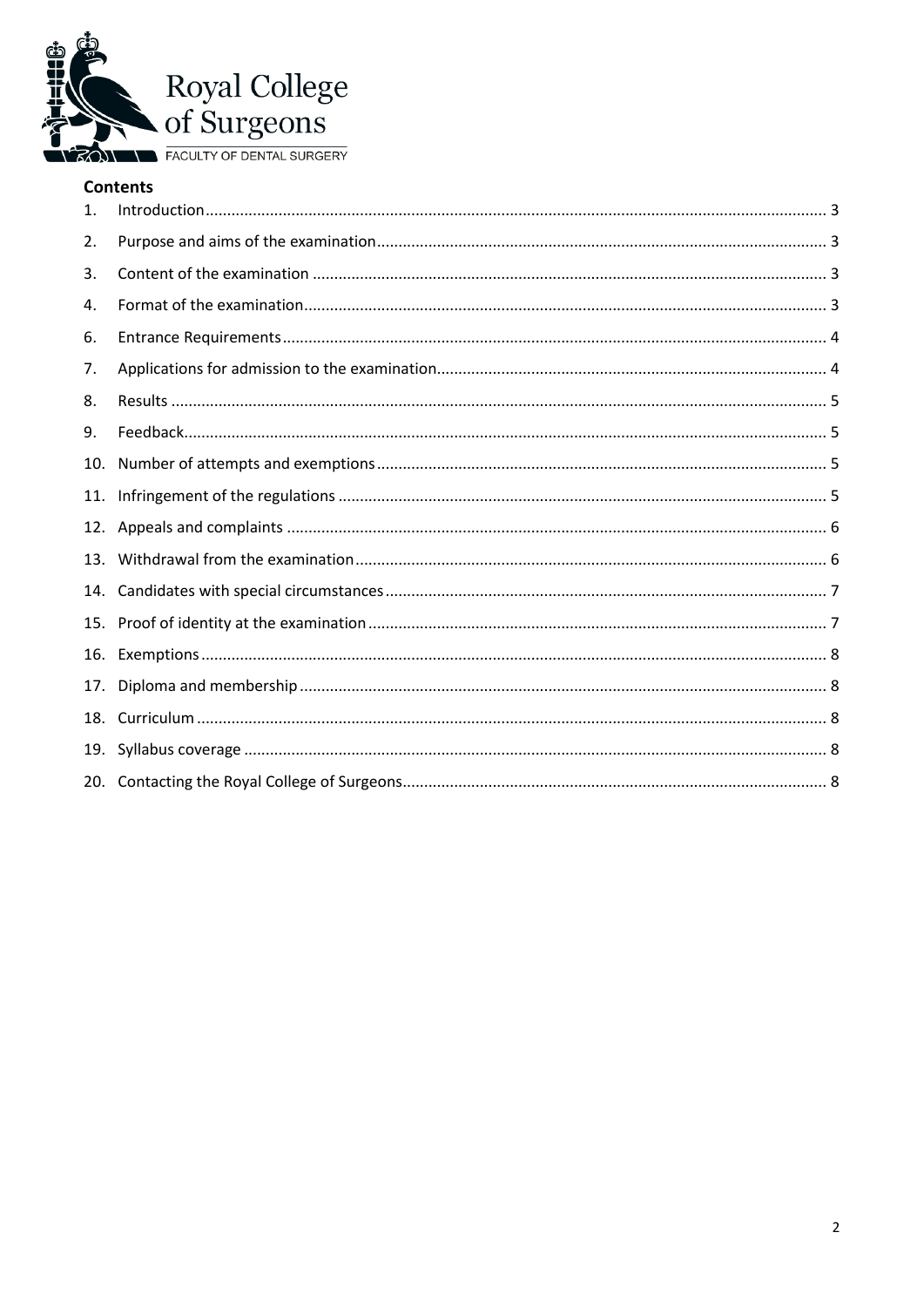

# <span id="page-2-0"></span>**1. Introduction**

This document contains the regulations for the Diploma of Membership of the Faculty of Dental Surgery of the Faculty of Dental Surgery of the Royal College of Surgeons of England.

The Royal College of Surgeons of England 35-43 Lincoln's Inn Fields London WC2A 3PE Tel: 020 7869 6281

Further information can be obtained on the [RCS England website.](http://www.rcseng.ac.uk/education-and-exams/exams/search/membership-of-the-faculty-of-dental-surgery)

All parts of the examination are conducted in English.

## <span id="page-2-1"></span>**2. Purpose and aims of the examination**

## 2.1. Purpose

The Diploma of Membership of the Faculty of Dental Surgery (MFDS) represents a summative assessment of candidates' core knowledge, application of knowledge and understanding of the structures and processes required to provide quality-assured dental care.

## 2.2. Aims

To allow the candidate to demonstrate a core knowledge and understanding of the principles and practice of quality assured dental care.

## <span id="page-2-2"></span>**3. Content of the examination**

3.1. The MFDS will assess the candidate's understanding of the syllabus areas and the assessment domains of communication skills, clinical competence and clinical reasoning. Further information can be found in the relevant examination blueprint.

## <span id="page-2-3"></span>**4. Format of the examination**

- 4.1. The examination consists of two parts:
	- Part 1 A three-hour written paper consisting of 150 single best answer (SBA) questions
	- Part 2 A two and a half hour Objective Structured Clinical Examination (OSCE) circuit comprising of 14 stations.

## **5. Eligibility for the award of the Diploma**

5.1. The Diploma of Membership of the Faculty of Dental Surgery at The Royal College of Surgeons of England may be granted to those who: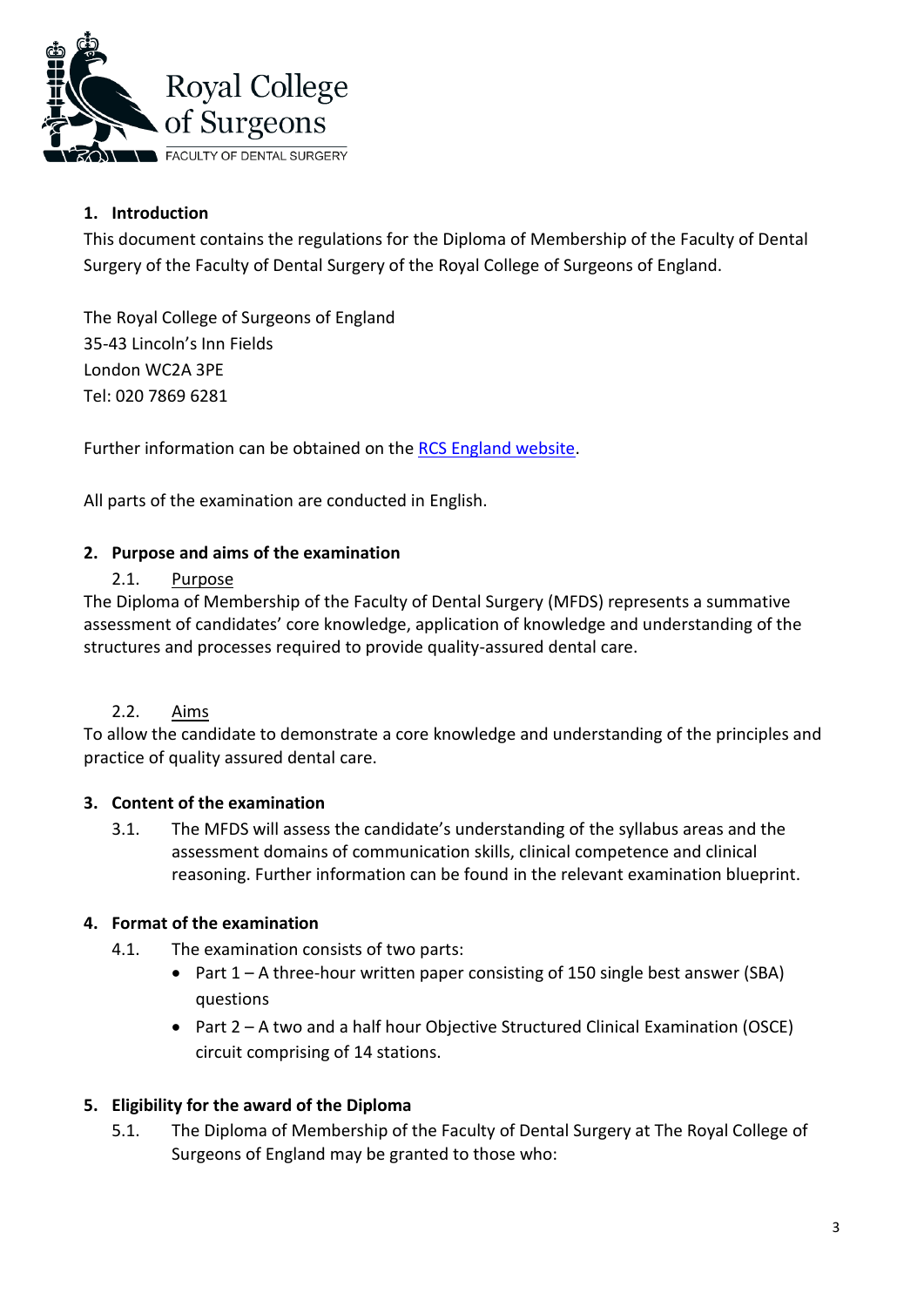

- 5.2. Possess a primary dental qualification acceptable to the Boards of the FDS at The Royal College of Surgeons of England, and should normally be registered to practise dentistry in their country of residence;
- 5.3. Have completed 18 months' full-time postgraduate experience in dentistry. Normally, equivalent part-time experience will be acceptable if gained over a period of three-anda-half years;
- 5.4. Have passed Parts 1 and 2 of the examination in accordance with the requirements set out in section 3 of these regulations.
- 5.5. Have complied with all the regulations.

### <span id="page-3-0"></span>**6. Entrance Requirements**

- 6.1. To be eligible to enter for the MFDS examination all candidates must provide evidence of a primary dental qualification and registration to practice dentistry in their country of residence. If successful at MFDS Part 1 (or equivalent), candidates must have 12 months clinical experience before they can apply for MFDS Part 2.
- 6.2. Candidates are required to successfully complete MFDS Part 1 (or equivalent) before they can apply for MFDS Part 2.
- 6.3. Candidates are unable to apply for MFDS Part 2 without receiving confirmation of their MFDS Part 1 (or equivalent) result.
- 6.4. The Faculty of Dental Surgery of the Royal College of Surgeons reserves the right, regardless of eligibility, to review applications on an individual basis.

#### <span id="page-3-1"></span>**7. Applications for admission to the examination**

- 7.1. Applications for admission to the examination must be completed fully with the required certified evidence and accompanied by the full amount of the fee payable for the examination.
- 7.2. If an application is found to be incomplete, the candidate will be informed and no action will be taken until the application is complete.
- 7.3. Applications for the examination must be received by the closing date and time specified in the examinations' calendar. Applications received after the closing date will not normally be processed.
- 7.4. Applications for the examination need to be submitted online through the RSC England [website.](http://www.rcseng.ac.uk/education-and-exams/exams/search/membership-of-the-faculty-of-dental-surgery)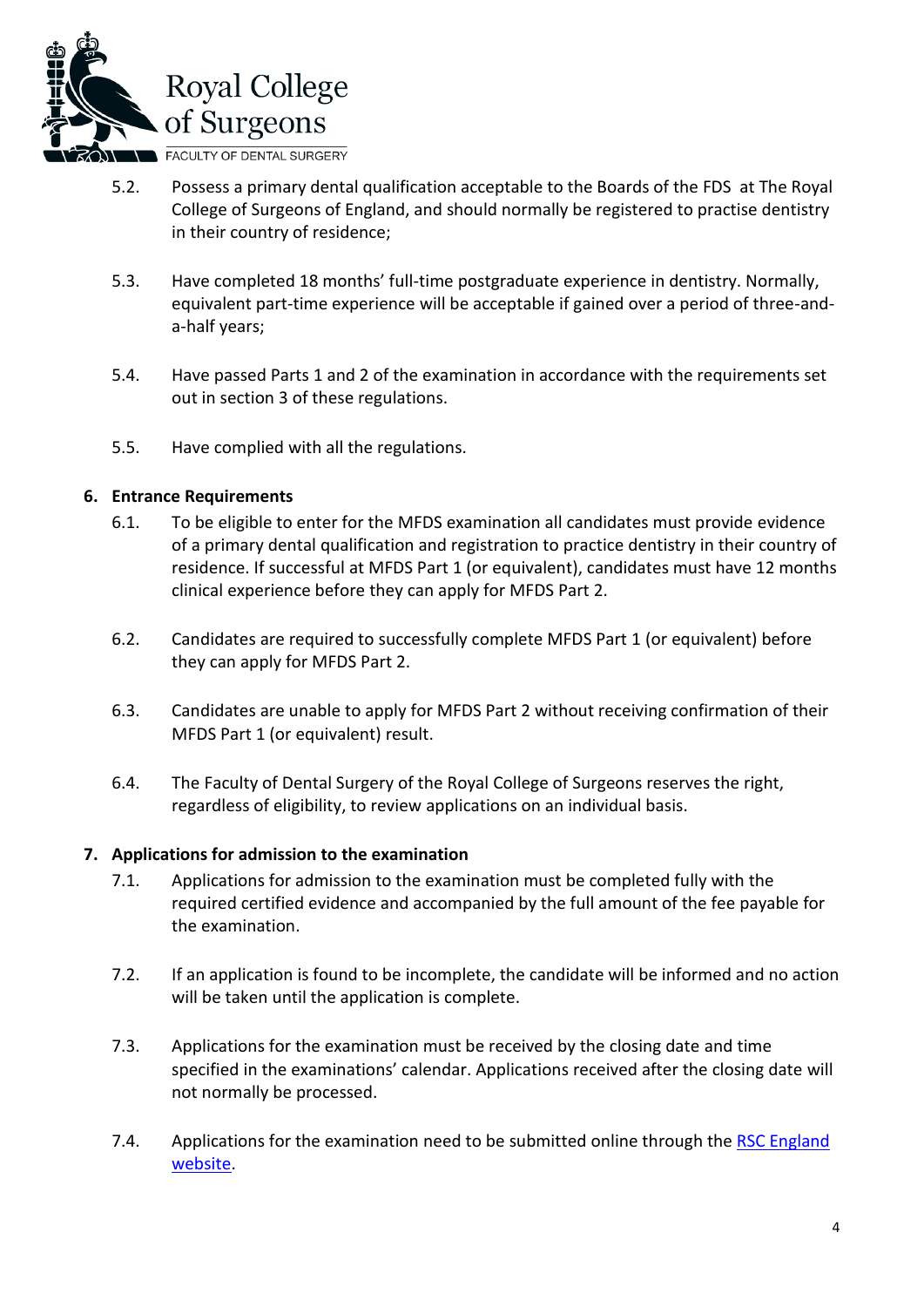

- 7.5. Both MFDS Part 1 and MFDS Part 2 exams will normally be held twice per year.
- 7.6. Further information regarding the examination can be found on the [RCS England](http://www.rcseng.ac.uk/education-and-exams/exams/search/membership-of-the-faculty-of-dental-surgery) [website.](http://www.rcseng.ac.uk/education-and-exams/exams/search/membership-of-the-faculty-of-dental-surgery)

## <span id="page-4-0"></span>**8. Results**

8.1. Results will be posted on the secure RCS England website and distributed by post.

### <span id="page-4-1"></span>**9. Feedback**

9.1. Unsuccessful Part 2 candidates will be given feedback on their performance by domain.

### <span id="page-4-2"></span>**10. Number of attempts and exemptions**

- 10.1. Candidates are usually permitted a maximum of six attempts at the Part 1 examination. Part 2 of the Diploma must normally be completed within five years of passing the Part 1. Candidates are usually permitted a maximum of four attempts at the Part 2 MFDS examination.
- 10.2. Failure to successfully complete MFDS Part 2 within five years of successfully completing MFDS Part 1 (or equivalent) will usually debar the candidate from applying for any part of the MFDS examination.
- 10.3. Any candidates re-sitting the examination will need to pay the full fee, regardless of which parts of the exam they are sitting. In the exceptional circumstance where a candidate is allowed to sit the examinations without paying the examination fee, their result will be withheld until payment is received in full.
- 10.4. An attempt is defined as an occasion when a candidate commences, but not necessarily completes, the MFDS Part 1 or MFDS Part 2,

## <span id="page-4-3"></span>**11. Infringement of the regulations**

11.1. The College may refuse to admit to the examination, or may not allow to proceed with the examination, any candidate who infringes any of the regulations or who is considered by the examiners to be guilty of behaviour prejudicial to the proper management and conduct of the examination.

Examples of such infringements are as follows:

a. Entry to the examination being attempted by making false claims about eligibility or falsifying entry documentation. The College reserves the right to make checks to validate any information or documents supplied by the candidate;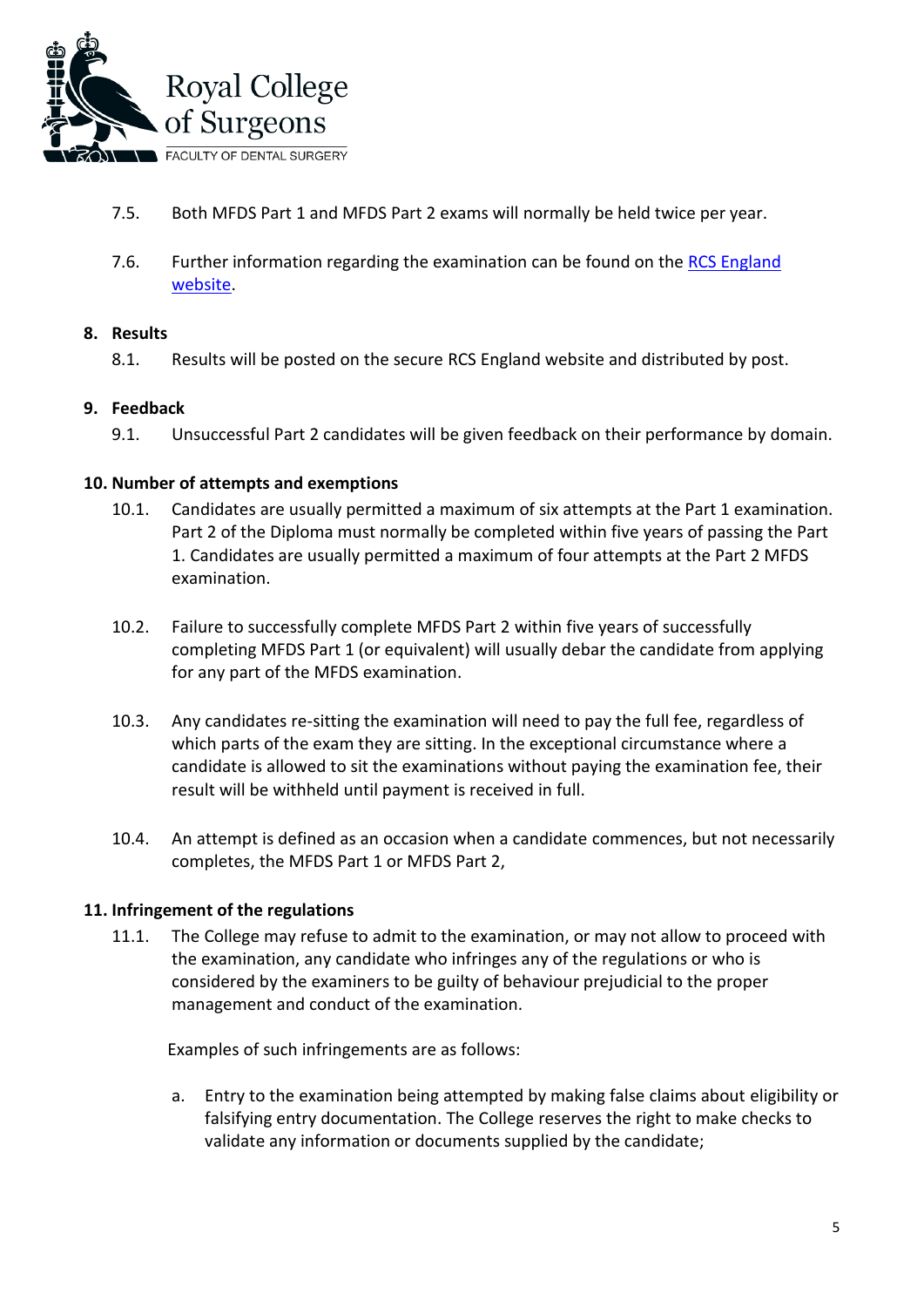

- b. Unfair advantage being sought or obtained: by possession of material or devices during an examination that might give advantage; by plagiarism of any description; by communicating or attempting to communicate with another candidate once the examination has commenced; or by refusing to follow instructions given by examiners or examinations staff regarding the conduct and procedure of the examination.
- 11.2. Candidates shall not give or receive any assistance or communicate by any means with one another or any person, other than the invigilator(s) and examiner(s), at any time while an Examination is in progress. Any candidate acting in breach of this Regulation or who is considered by the examiners to be guilty of behaviour prejudicial to the proper management and conduct of the Examination may be suspended from the examination.
- 11.3. Candidates should not remove from the examination venue, or make copies of, any papers or examination materials.
- 11.4. Candidates should not attempt to obtain confidential information relating to the examination from an examiner or examination officials or pass confidential information on the content of the examination to a third party.
- 11.5. Any candidate who infringes any of the Regulations may be refused admission to, or may face expulsion from, the Examination. All instances of misconduct are reported to the Chair of the Examination Board.
- 11.6. All allegations of misconduct will be investigated in accordance with the procedures published on the Colleges website; any penalties incurred will also be in accordance with the published procedures.

## <span id="page-5-0"></span>**12. Appeals and complaints**

12.1. Details of the appeals process and fees charged may be obtained from the RCS [England](http://www.rcseng.ac.uk/education-and-exams/exams/search/membership-of-the-faculty-of-dental-surgery) [website.](http://www.rcseng.ac.uk/education-and-exams/exams/search/membership-of-the-faculty-of-dental-surgery)

## <span id="page-5-1"></span>**13. Withdrawal from the examination**

- 13.1. Any candidate who wishes to withdraw an application for admission to the examination must notify the College in writing. A refund or transfer of the fee paid may be made (less a 20% administrative fee), provided that notice of an intention to withdraw is received by the College before the closing date by which applications are due, as shown in the examinations calendar. Refunds or transfers are not normally made to any candidate who withdraws after the closing date.
- 13.2. Any candidate who wishes to withdraw an application for admission to the examination on medical grounds and request a refund or transfer of fee must submit a request in writing to the relevant College, accompanied by a medical certificate. An application for consideration of a refund or transfer of fee on compassionate grounds should be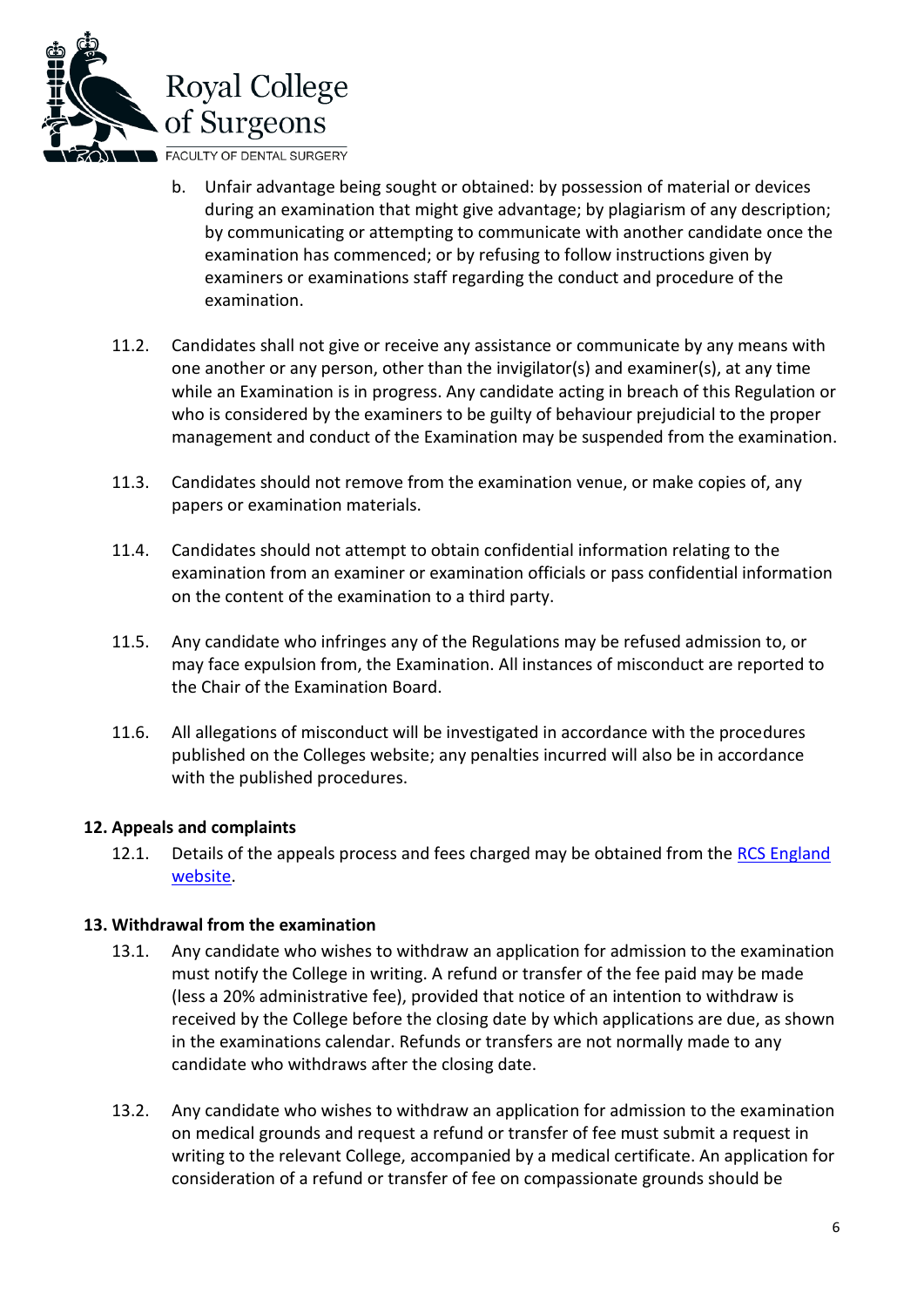

supported by full details, plus a supporting letter from an appropriate professional. Each such application must be submitted to the College within 28 days following the date of the commencement date of the examination.

- 13.3. The College reserves the right to review admission to the examination on an individual basis in exceptional circumstances.
- 13.4. A candidate who becomes ill or has an accident during the examination must inform the Lead Examiner for that diet as soon as possible. On the advice of the Lead Examiner, the candidate may withdraw from the examination or the Lead Examiner may agree with the candidate how the candidate should proceed to complete the examination.

### <span id="page-6-0"></span>**14. Candidates with special circumstances**

- 14.1. Tailored examination and other assessment arrangements will be made for individual candidates with additional needs due to learning differences (such as dyslexia) or due to permanent or temporary disability through reasonable adjustments. These arrangements are intended to ensure that candidates are able to perform to the best of their ability and that they are not discriminated against because of learning differences or because of permanent or temporary disability.
- 14.2. It is the responsibility of the candidate to notify the College when they submit their application of any additional needs they have, the reason for them, and any reasonable adjustments that have been helpful in the past.
- 14.3. Applications for reasonable adjustments to meet additional needs are normally required to be supported by written evidence. For example, in the form of a medical report from their general medical practitioner for medical conditions, or an educational psychologist's report for a learning difference such as dyslexia.

#### <span id="page-6-1"></span>**15. Proof of identity at the examination**

- 15.1. Candidates must bring their passports to each part of the examination. Exceptionally, candidates who are not in a position to provide a passport must produce an official document that includes their name, signature and a current photograph e.g. current photographic driving license.
- 15.2. For the purpose of visual identification, any candidate sitting any examination may be required to remove any clothing and/or other item which covers all, or part of, the candidate's face. The College will observe sensitivity in the visual identification of candidates.
- 15.3. To facilitate the assessment of non-verbal communication skills and interaction with the examiner, the College reserves the right to require candidates to remove any item of clothing and/or other item which covers all or part of the candidate's face.